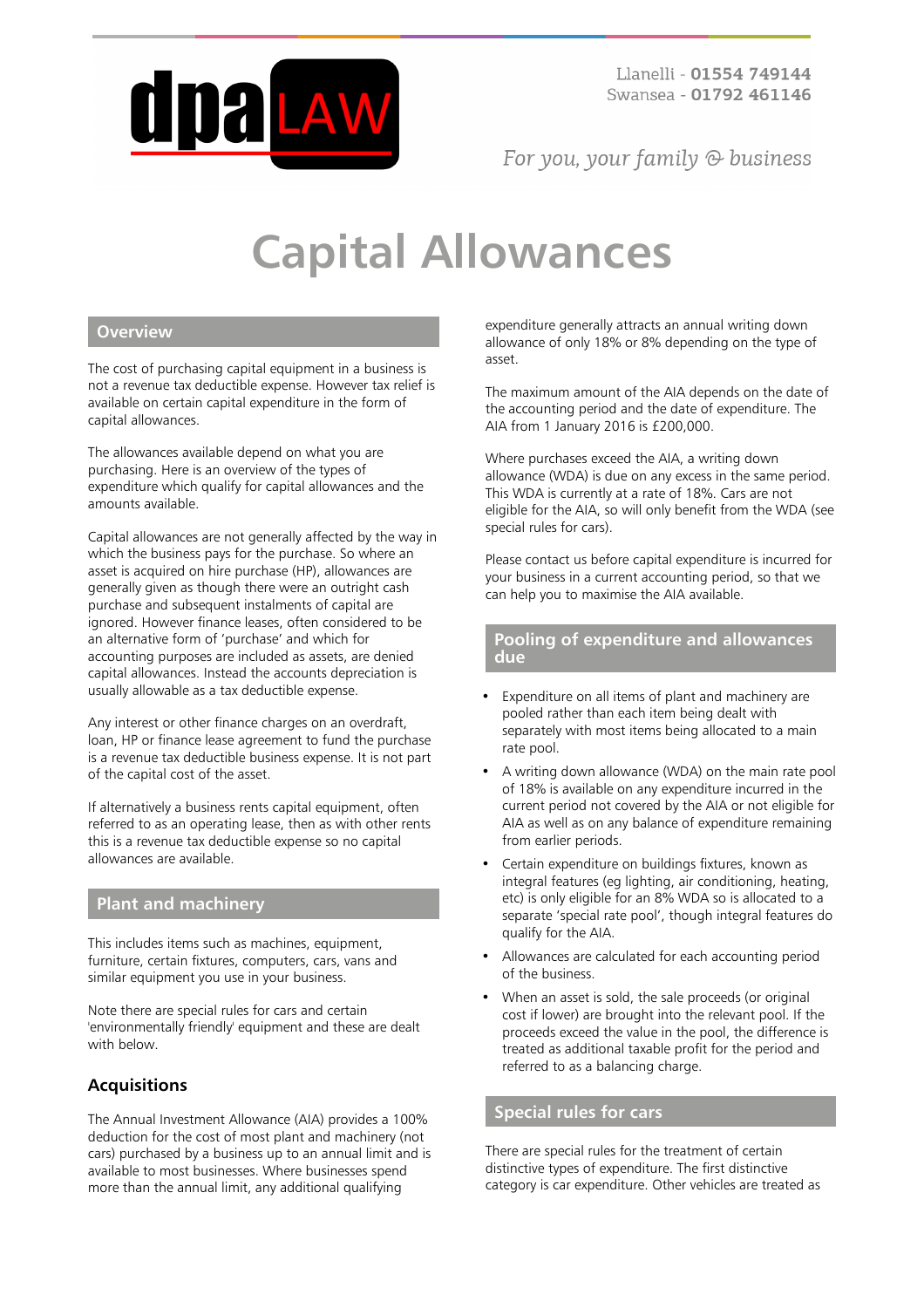general pool plant and machinery but cars are not eligible for the AIA. The treatment of car expenditure depends on when it was acquired and is best summarised as follows:

## **Acquisitions from April 2018**

The government has announced the following changes to the capital allowance rules for cars.

| Type of car<br>purchase                                            | Allocate             | Allowance         |
|--------------------------------------------------------------------|----------------------|-------------------|
| New low<br>emission car<br>not exceeding<br>50g/km CO <sub>2</sub> | Main rate pool       | 100%<br>allowance |
| Not exceeding<br>110 $q/km$<br>CO <sub>2</sub> emissions           | Main rate pool       | 18% WDA           |
| Exceeding 110<br>g/km<br>CO <sub>2</sub> emissions                 | Special rate<br>pool | 8% WDA            |

## **From 1 / 6 April 2015 to 31 March / 5 April 2018**

The capital allowance treatment of cars is based on the level of CO<sub>2</sub> emissions.

| Type of car<br>purchase                                            | Allocate             | Allowance         |
|--------------------------------------------------------------------|----------------------|-------------------|
| New low<br>emission car<br>not exceeding<br>75g/km CO <sub>2</sub> | Main rate pool       | 100%<br>allowance |
| Not exceeding<br>130 g/km<br>CO <sub>2</sub> emissions             | Main rate pool       | 18% WDA           |
| Exceeding 130<br>g/km<br>CO <sub>2</sub> emissions                 | Special rate<br>pool | 8% WDA            |

## **Acquisitions from April 2013 to 31 March / 5 April 2015**

| Type of car<br>purchase                                              | <b>Allocate</b>      | <b>Allowance</b>  |
|----------------------------------------------------------------------|----------------------|-------------------|
| New low<br>emission car<br>not exceeding<br>$95q/km$ CO <sub>2</sub> | Main rate pool       | 100%<br>allowance |
| Not exceeding<br>130 g/km<br>CO <sub>2</sub> emissions               | Main rate pool       | 18% WDA           |
| Exceeding 130<br>g/km<br>$CO2$ emissions                             | Special rate<br>pool | 8% WDA            |

## **Non-business use element**

Cars and other business assets that are used partly for private purposes, by the proprietor of the business (ie a sole trader or partners in a partnership), are allocated to a single asset pool irrespective of costs or emissions to enable the private use adjustment to be made. Private use of assets by employees does not require any restriction of the capital allowances.

The allowances are computed in the normal way so can in theory now attract the 100% AIA or the relevant writing down allowance. However, only the business use proportion is allowed for tax purposes. This means that the purchase of a new 70g/km CO<sub>2</sub> emission car which costs £15,000 with 80% business use will attract an allowance of £12,000 (£15,000 x 100% x 80%) when acquired.

On the disposal of a private use element car, any proceeds of sale (or cost if lower) are deducted from any unrelieved expenditure in the single asset pool. Any shortfall can be claimed as an additional one off allowance but is restricted to the business use element only. Similarly any excess is treated as a taxable profit but only the business related element.

## **Environmentally friendly equipment**

This includes items such as energy saving boilers, refrigeration equipment, lighting, heating and water systems as well as cars with CO2 emissions up to 75 gm/ km (reducing to 50 gm/km from April 2018).

A 100% allowance is available to all businesses for expenditure on the purchase of new environmentally friendly equipment.

• [www.gov.uk/guidance/energy-technology-list](https://www.gov.uk/guidance/energy-technology-list) gives further details of the qualifying categories.